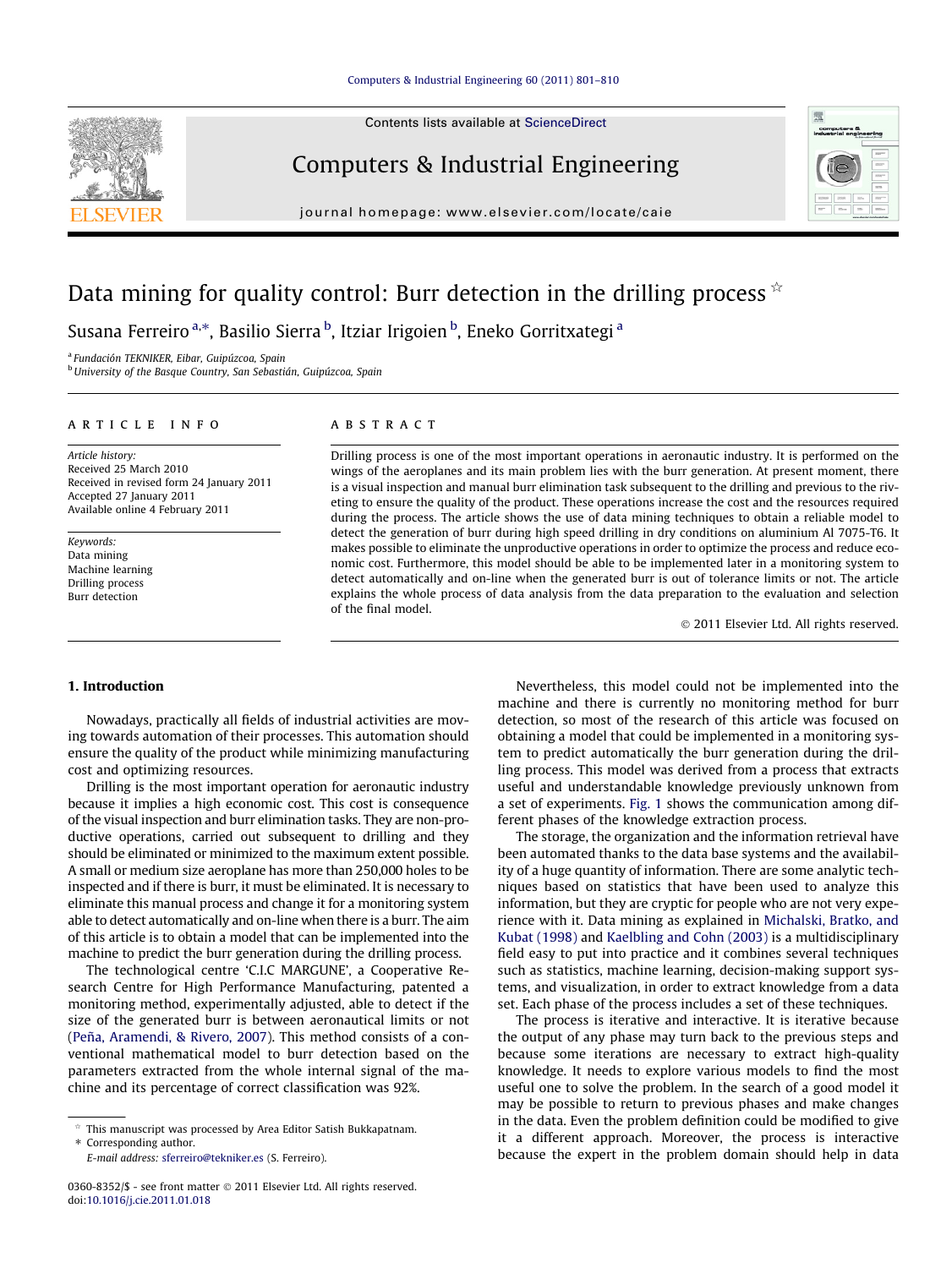<span id="page-1-0"></span>

Fig. 1. Data analysis process.

preparation and evaluation. The evaluation is one of the most important phases in this process and it needs to have well-defined training and validation stages to decide which model offers better performance and accuracy. The idea is to estimate (train) the model with a subset of the dataset (training dataset) and then validate it with the rest of the dataset (test dataset).

The main contribution of this article is to explain the usefulness and benefits of the data mining techniques to obtain a robust, accurate and reliable model that can be implemented into a monitoring system and used to predict burr generation during the drilling process as shown in [Fig. 2.](#page--1-0)

The rest of the article is organized as follows. Section 2 presents a review of related and previous works in the use of other data driven models in machining, and the position of the present work in the context of previous ones. Section [3](#page--1-0) shows the experimental dataset, characteristics of the process, and data selection and preparation. It defines a clean and reliable dataset. Section [4](#page--1-0) briefly describes the concept of machine learning. Next, Section [5](#page--1-0) explains the results of the analysis and evaluation in order to obtain the best final model for detecting burr generation: application of machine learning algorithms without selection of variables, then with selection and combination of algorithms, and finally, makes a change of strategy to eliminate false negatives (cases in which the model predicts no burr but burr is generated. And finally, Section [6](#page--1-0) closes the article with the most important conclusions.

#### 2. A review of related works

Aeronautic industry, as well as other industrial sectors must modify some of its manufacturing processes and maintenance strategy. Considering maintenance strategy, it is necessary to minimize the cost of maintenance and to increase operational reliability, replacing the traditional "fail and fix" method with "predict and prevent'' as explained in [Ferreiro and Arnaiz \(2010\)](#page--1-0). And with regard to manufacturing, the major need is to increase productivity and to optimize and automate certain processes while ensuring the quality of the product. In both, manufacturing and maintenance, it is essential to explore new technologies, and a lot of works have been published looking into monitoring and diagnosis.

[Bukkapatnam, Kumara, and Lakhtakia \(1999\)](#page--1-0) presents a methodology based on chaos theory, wavelets and neural networks for analyzing AE signals. It evolves a thorough signal characterization, followed by signal representation using wavelet packets, and state estimation using multilayer neural networks. [Bukkapatnam,](#page--1-0) [Kumara, and Lakhtakia \(2000\)](#page--1-0) develops a methodology for accurate and algorithmically simple neural network estimation by exploiting the properties of the underlying machining, dynamics and its interactions with flank wear dynamics. [Kamarthi et al.](#page--1-0) [\(2000\)](#page--1-0) investigate a flank wear estimation technique in turning through wavelet representation of acoustic emission (AE) signals. The effectiveness of the wavelet representation of AE signals for flank wear estimation is investigated by conducting a set of turning experiments on AISI 6150 steel workpiece and K68 (C2) grade uncoated carbide inserts. In these experiments, flank wear is monitored through AE signals. A recurrent neural network of simple architecture is used to relate AE features to flank wear. Using this technique, flank wear estimation results are obtained for the operating conditions that are within in the range of those used during neural network training. In [Pittner and Kamarthi \(2002\)](#page--1-0) the work deals with the assessment of process parameters or states in a given application using the features extracted from the wavelet coefficients of measured process signals. [Sick \(2002\)](#page--1-0) describes the 'state of the art' with 138 publications dealing with on-line and indirect tool wear monitoring in turning by means of artificial neural networks. The article compares the methods applied in these publications as well as the methodologies used to select certain methods, to carry out simulation experiments, to evaluate and to present results. [Rangwala and Dornfeld \(2002\)](#page--1-0) present a scheme that uses a feedforward neural network for learning and optimization of machining operations. The network learns by observing the effect of the input variables of the operation (such as feed rate, depth of cut, and cutting speed) on the output variables (such as cutting force, power, temperature, and surface finish of the work-